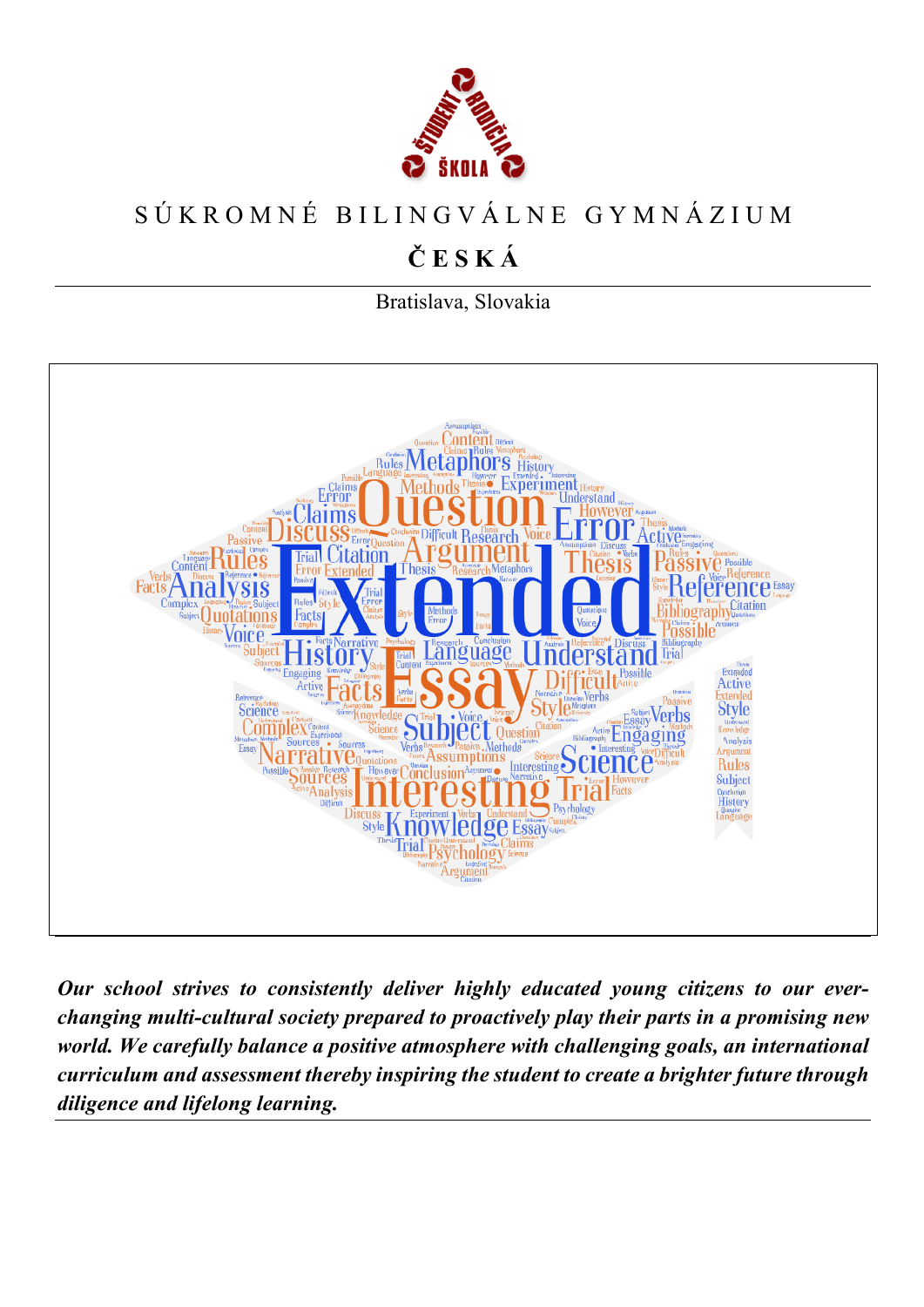# **What is the Extended Essay?**

Extended Essay is one of the compulsory elements of IB DP, together with CAS and TOK. It represents an IB subject finishing with a 4,000-word paper in which independent and self-directed work goes hand in hand with academic honesty. The 1-year process of writing Extended Essay prepares students to succeed at university. The topic is of your choice, though it must be based in a DP subject. These include Studies in Language and Literature, Language Acquisition, Individuals and Societies, Sciences, Mathematics and Group 6: Additional Language.



The groups consist of the following subjects:

| Physics                 |
|-------------------------|
| <b>Biology</b>          |
| Chemistry               |
| Psychology              |
| Economics               |
| <b>History</b>          |
| Geography / ESS         |
| <b>Mathematics</b>      |
| English B               |
| <b>Computer Science</b> |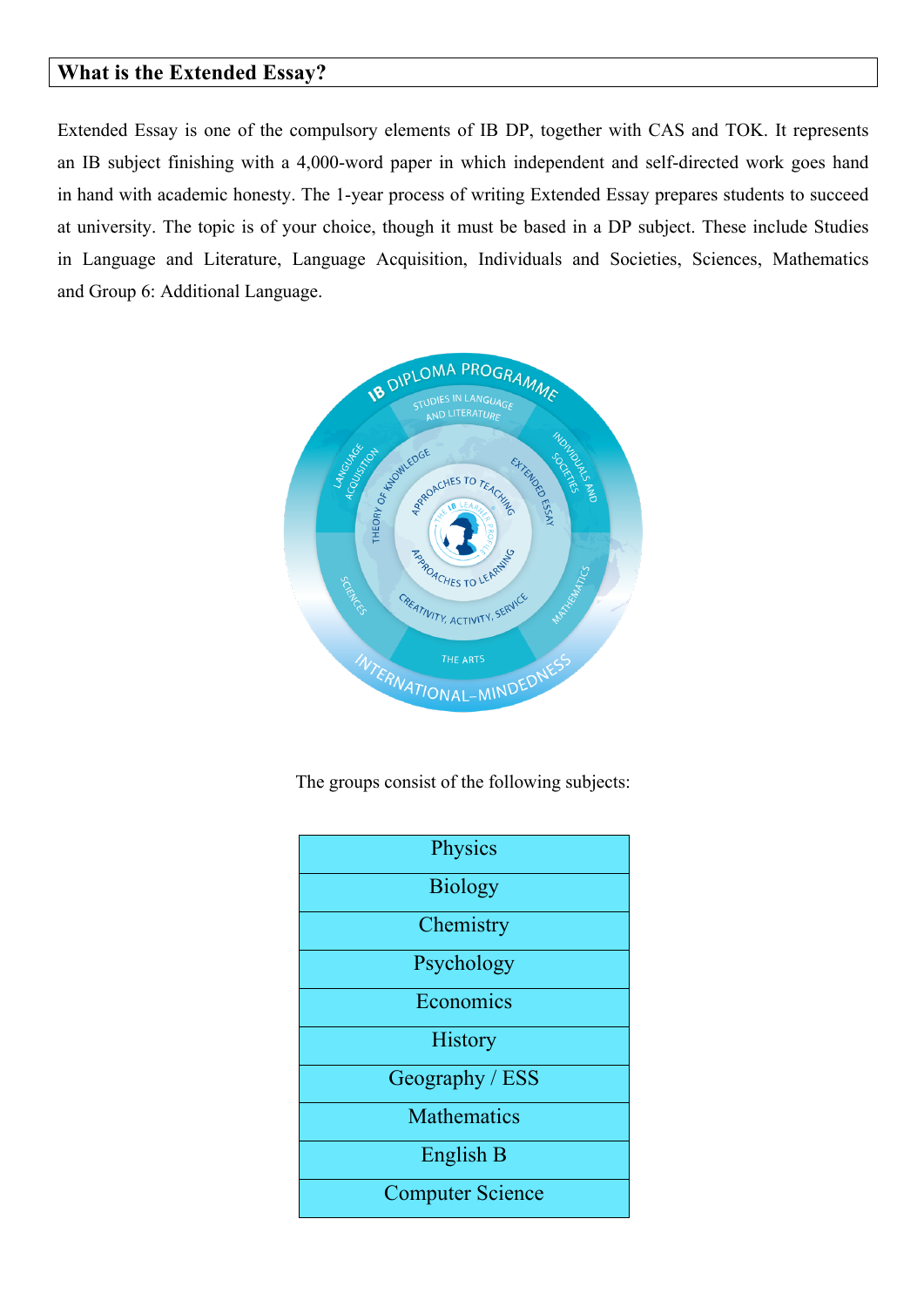#### **Extended Essay Assessment**

Students need to be aware of the following criteria to make sure their Extended Essay is ready for submission. Those are: Focus and Method (6 pts) which focuses on the research question, the topic and the methodology, Knowledge and understanding (6 pts) which assesses to what extent is the research in relation with the subject, Critical Thinking (12 pts) which assesses the extent of critical-thinking found in the academic work, Presentation (4 pts) in which the standard format for academic writing is expected and Engagement (6 pts) which is based solely on the student's reflection sessions official forms students fill in. To be awarded the Diploma, a student needs at least 9 points from Extended Essay. Obtaining a lower grade represents a failing condition of the Diploma.

|                   | Excellent | Good  | Satisfactory | Mediocre | Elementary |
|-------------------|-----------|-------|--------------|----------|------------|
| Grade             | A         |       |              |          |            |
|                   |           |       |              |          |            |
| <b>Mark range</b> | $30 - 34$ | 25-29 | 17-24        | $9-16$   | $0 - 8$    |

Extended Essay is assessed externally, which means that the supervisors do not award the points. The process of writing Extended Essay is supported by a supervisor who spends 3-5 hours with each student (reflection sessions included). The final grade is awarded together with Theory of Knowledge as IB core subjects interconnect with one another. EE and TOK contributes up to three points to the total score for the Diploma.

|                |               | <b>Theory of knowledge</b> |                      |                      |                             |                             |                             |  |
|----------------|---------------|----------------------------|----------------------|----------------------|-----------------------------|-----------------------------|-----------------------------|--|
|                |               | Grade<br>A                 | Grade<br>в           | Grade<br>c           | Grade<br>D                  | Grade<br>Е                  | No grade<br>N               |  |
| Extended essay | Grade<br>Α    | 3                          | 3                    | $\overline{2}$       | $\overline{2}$              | Failing<br>condition        | Failing<br>condition        |  |
|                | Grade<br>в    | 3                          | $\overline{2}$       | $\overline{2}$       | 1                           | <b>Failing</b><br>condition | <b>Failing</b><br>condition |  |
|                | Grade<br>C    | $\overline{2}$             | $\overline{2}$       | 1                    | O                           | <b>Failing</b><br>condition | Failing<br>condition        |  |
|                | Grade<br>D    | $\overline{2}$             | 1                    | O                    | 0                           | Failing<br>condition        | Failing<br>condition        |  |
|                | Grade<br>Е    | Failing<br>condition       | Failing<br>condition | Failing<br>condition | <b>Failing</b><br>condition | <b>Failing</b><br>condition | Failing<br>condition        |  |
|                | No grade<br>N | Failing<br>condition       | Failing<br>condition | Failing<br>condition | Failing<br>condition        | Failing<br>condition        | Failing<br>condition        |  |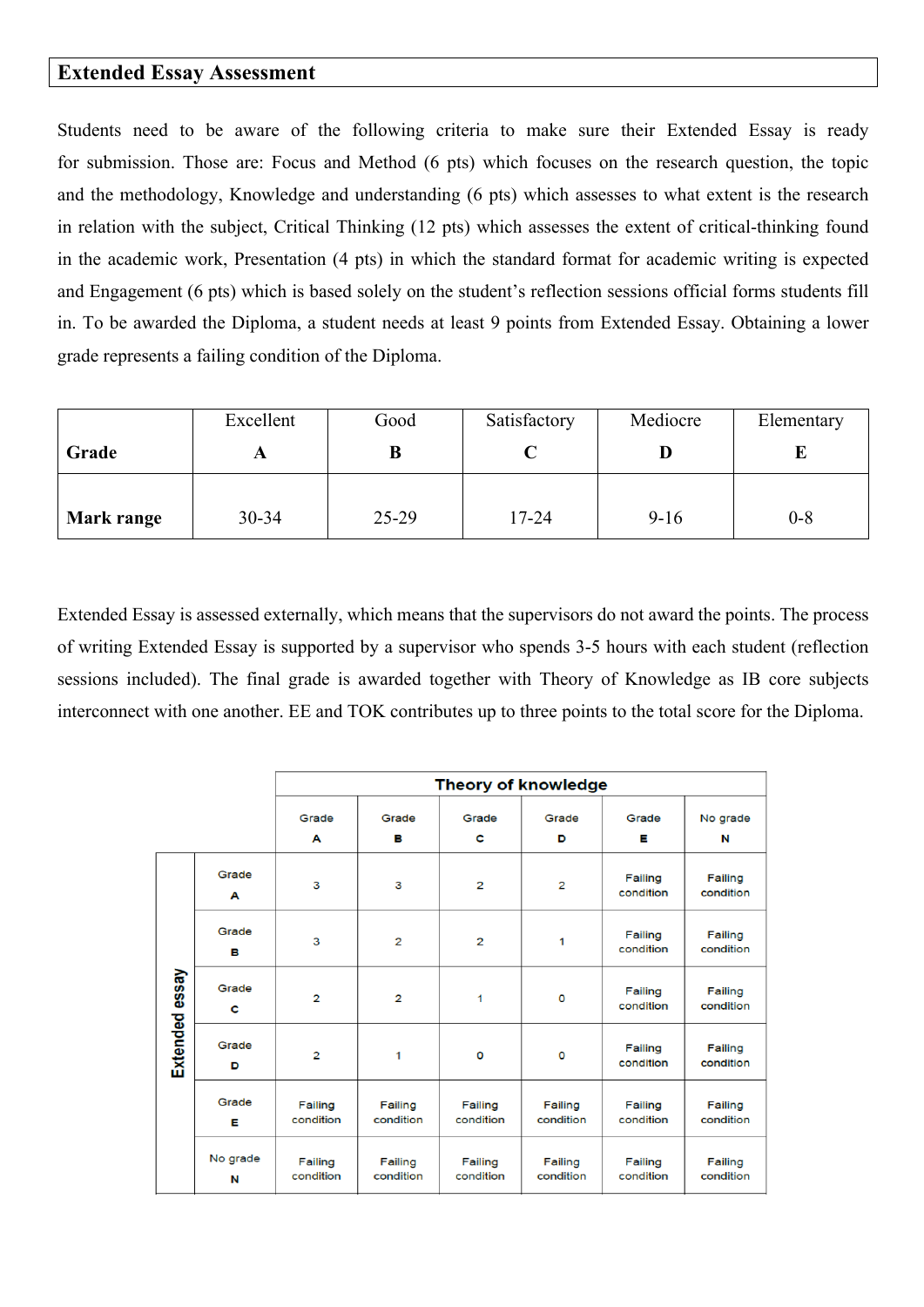# **Subjects**

Consider your chosen IB subjects and decide which one would be the most appropriate and educational to be writing Extended Essay from. Students have the freedom to choose a specific topic and focus on the research. It is also going to be up to each student to write their own research question. What is important to remember is that the topic you choose must represent a single DP subject unless you choose so-called interdisciplinary essay to write.

As your Extended Essay should represent your independent and self-directed piece of research as well as the topic and the aim must be visible in it, we strongly advise you to choose a subject at Higher Level. The more background you have in the subject, the better the chance of writing a good Extended Essay.



Each student will be filling out Extended Essay Subject Application in order to list 3 subjects together with identified topic and title. Your choice of Extended Essay subject and topic should be connected to your career aspirations and resources you have access to. In order to choose properly, think of your interests, future studies (HL subjects preferred), realistic research, controversial topics, appropriate sources and commitment to the topic.

# **Extended Essay Language**

Extended Essay must be written in the language for which it has been registered. Students are not allowed to submit a Group 1 Extended Essay in their Group 2 language. All the students are advised to write their Extended Essay in English.

If you have already chosen to apply to the UK, it is essential for you to avoid using other language than English.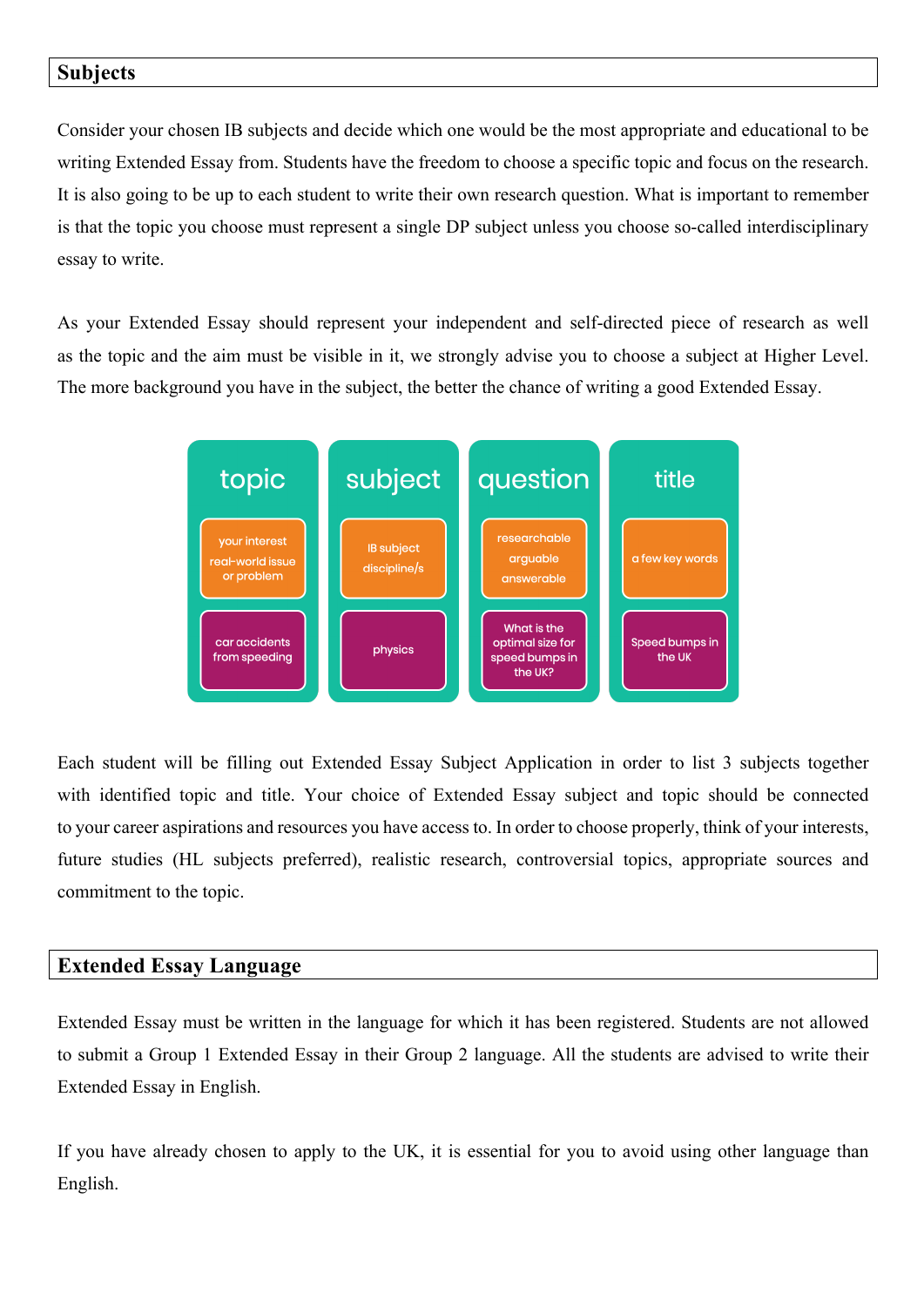#### **Inquiry process**

Your teacher leading Extended Essay course will present you with sample essays as well as assessment criteria and specification of the subjects. You will begin considering which DP subject to choose to write your Extended Essay from at the beginning of Year 1. Afterwards, the inquiry process begins. Each student will be asked to start their Researcher's reflection Space (RRS). The importance lays in brainstorming the topics, which essentially comes to what interests you and what areas and research questions are worth pursuing. After you have chosen the topic, your research question needs to be formulated.

#### **Your first reflection on planning and progress form session (1st RPPF)**

This reflection session is one of the documented meetings with your supervisor. It will take about 20-30 minutes. Your supervisor will be asking you about the issues with hypothesis, research, overall aim as well as whether you have gathered sufficient sources. The process of writing and your point of view are essential to your overall reflection process. If something creates complications for you along the way, share it with your consultant.

This session provides you with more information regarding your research question. You will need to finalise research methods and outline the structure of your Extended Essay. Your supervisor will help you with it as well as they will propose the right choice of methods.

Critical thinking, planning, general research, gathering data, decision-making, time management, research methodology, citations, referencing and proofreading are the skills that students learn from the process of writing Extended Essay.

#### **Research process**

Afterwards, the student has to gather data, find sources, experiment and survey together with mapping and structuring. That means each student maintains their RRS. This reflection process should also highlight what is important, what should be left out and what could be missing.

#### **Your second reflection on planning and progress form session (2nd RPPF)**

This reflection session is also a documented meeting with your supervisor. It will take about 20-30 minutes. You will be asked about your complications in the process of writing.